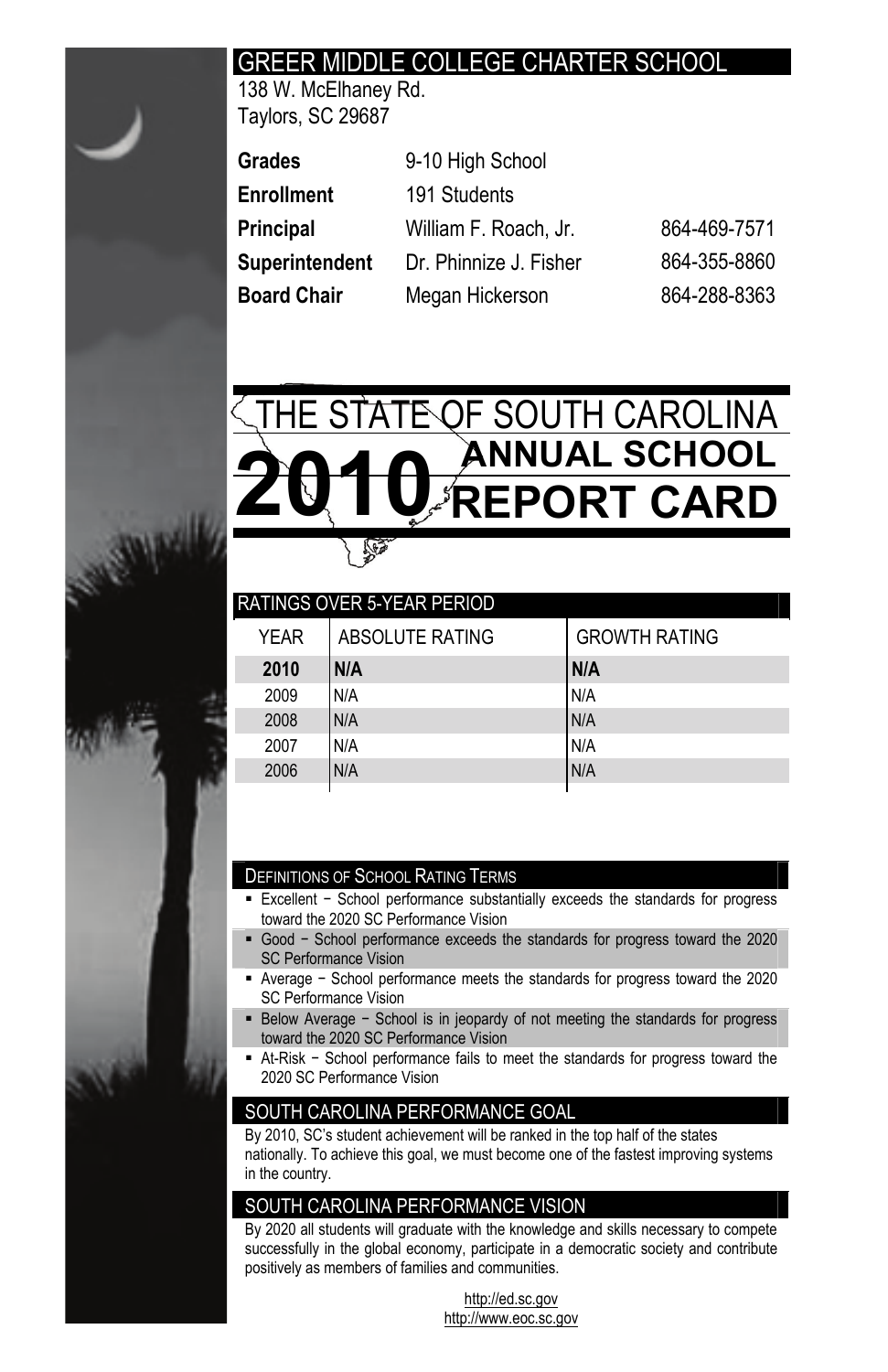| ABSOLUTE RATINGS OF HIGH SCHOOLS WITH STUDENTS LIKE OURS*       |  |  |  |  |  |  |
|-----------------------------------------------------------------|--|--|--|--|--|--|
| At-Risk<br>Excellent<br>Good<br><b>Below Average</b><br>Average |  |  |  |  |  |  |
|                                                                 |  |  |  |  |  |  |

\* Ratings are calculated with data available by 09/29/2011.

| High School Assessment Program (HSAP) Exam Passage Rate: Second Year Students |                                                                                 |       |       |       |       |       |  |  |
|-------------------------------------------------------------------------------|---------------------------------------------------------------------------------|-------|-------|-------|-------|-------|--|--|
|                                                                               | <b>High Schools with</b><br><b>Our High School</b><br><b>Students Like Ours</b> |       |       |       |       |       |  |  |
| Percent                                                                       | 2008                                                                            | 2009  | 2010  | 2008  | 2009  | 2010  |  |  |
| Passed 2 subtests (%)                                                         | N/A                                                                             | 71.4% | 96.6% | 94.5% | 91.5% | 96.6% |  |  |
| Passed 1 subtest (%)                                                          | N/A                                                                             | 28.6% | 3.4%  | 3.8%  | 6.4%  | 2.6%  |  |  |
| Passed no subtests (%)                                                        | N/A                                                                             | N/A   | N/A   | 2.1%  | 3.1%  | 1.8%  |  |  |

| HSAP Passage Rate by Spring 2010 |                 |                                      |
|----------------------------------|-----------------|--------------------------------------|
|                                  | Our High School | High Schools with Students Like Ours |
| Percent                          | N/A             | 98.1%                                |

| <b>Four-Year Cohort Graduation Rate</b> |         |                 |         |                                      |  |  |  |  |
|-----------------------------------------|---------|-----------------|---------|--------------------------------------|--|--|--|--|
|                                         |         | Our High School |         | High Schools with Students Like Ours |  |  |  |  |
|                                         | $2009*$ | 2010            | $2009*$ | 2010                                 |  |  |  |  |
| Number of Students in Four-Year Cohort  | N/A     |                 | 254     | 249                                  |  |  |  |  |
| Number of Graduates in Cohort           | N/A     |                 | 226     | 225                                  |  |  |  |  |
| Rate                                    | N/A     | 0.0%            | 78.7%   | 81.5%                                |  |  |  |  |
| *Used to calculate current AYP.         |         |                 |         |                                      |  |  |  |  |

| <b>End of Course Tests</b>                      |                        |                                                 |
|-------------------------------------------------|------------------------|-------------------------------------------------|
| Percent of tests with scores of 70 or above on: | <b>Our High School</b> | <b>High Schools with Students Like</b><br>Ours* |
| Algebra 1/Math for the Technologies 2           | 80.0%                  | 91.5%                                           |
| English 1                                       | 97.2%                  | 91.1%                                           |
| <b>Physical Science</b>                         | 83.5%                  | 85.0%                                           |
| US History and the Constitution                 |                        | 76.8%                                           |
| All Tests                                       | 86.8%                  | 86.3%                                           |

\* High Schools with Poverty Indices of no more than 5% above or below the index for this school.

Abbreviations for Missing Data

N/A–Not Applicable N/AV–Not Available N/C–Not Collected N/R–Not Reported I/S–Insufficient Sample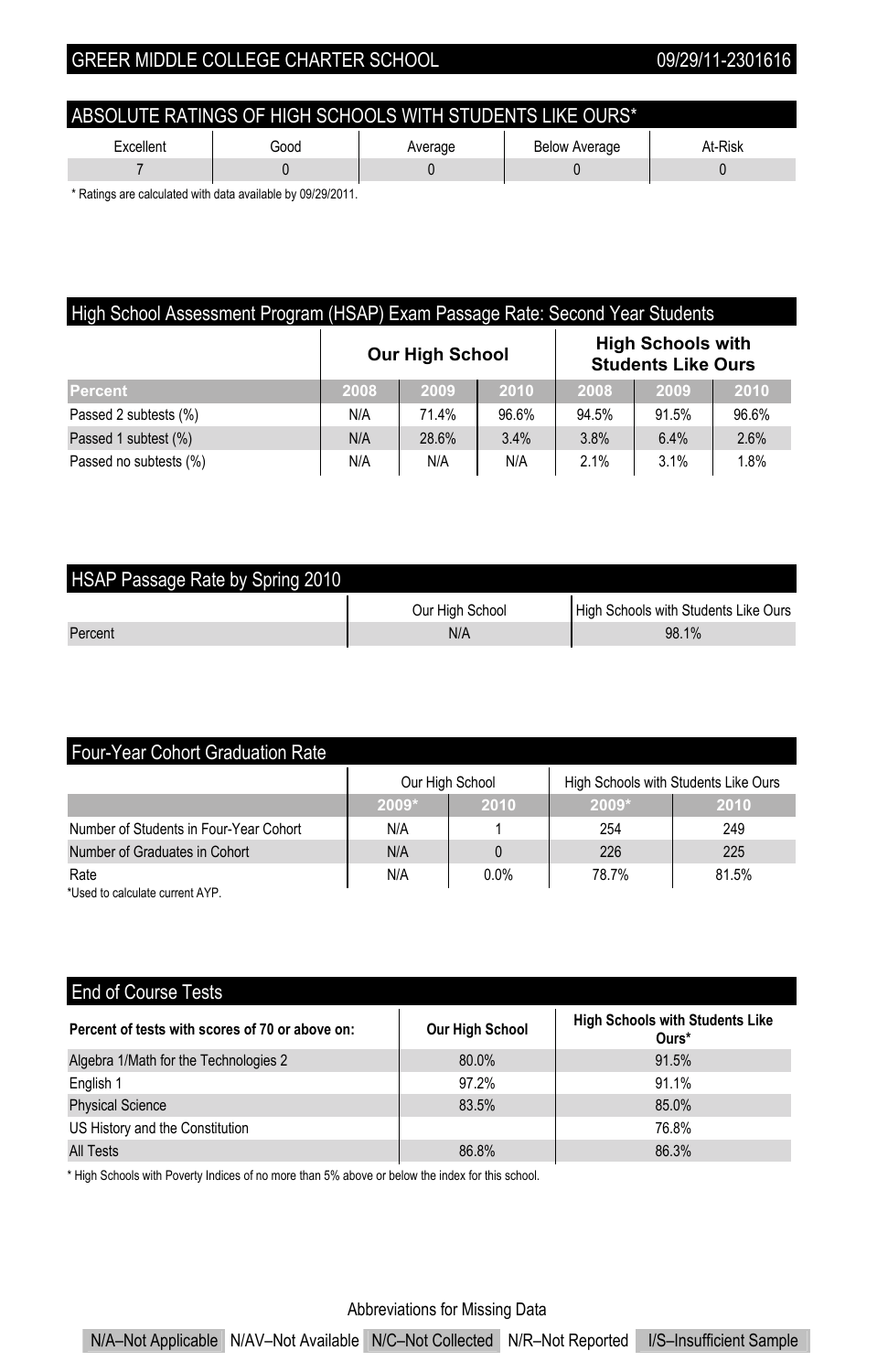| SREER MIDDLE COLLEGE CHARTER SCHOOL |  |
|-------------------------------------|--|
|                                     |  |

School Profile

09/29/11-2301616

|                                                                                 | Our School | Change from Last Year | <b>High Schools</b><br>with Students<br>Like Ours | Median<br>Hiah<br>School |
|---------------------------------------------------------------------------------|------------|-----------------------|---------------------------------------------------|--------------------------|
| Students (n=191)                                                                |            |                       |                                                   |                          |
| Retention rate                                                                  | 0.5%       | Down from 5.8%        | 1.0%                                              | 3.7%                     |
| Attendance rate                                                                 | 96.3%      | Down from 96.9%       | 96.4%                                             | 95.4%                    |
| Eligible for gifted and talented                                                | 0.0%       | No Change             | 23.9%                                             | 12.4%                    |
| With disabilities other than speech                                             | 10.9%      | Down from 12.6%       | 7.3%                                              | 128%                     |
| Older than usual for grade                                                      | 3.1%       | Down from 3.4%        | 2.5%                                              | 9.1%                     |
| Out-of-school suspensions or expulsions for violent<br>and/or criminal offenses | 3.7%       | Up from 0.0%          | 1.0%                                              | 1.1%                     |
| Enrolled in AP/IB programs                                                      | N/R        | N/R                   | 36.7%                                             | 13.1%                    |
| Successful on AP/IB exams                                                       | N/A        | N/A                   | 74.0%                                             | 50.4%                    |
| Eligible for LIFE Scholarship                                                   | N/R        | N/R                   | 62.5%                                             | 30.4%                    |
| Annual dropout rate                                                             | 0.0%       | N/A                   | 0.5%                                              | 3.1%                     |
| Career/technology students in co-curricular<br>organizations                    | 0.0%       | N/A                   | $0.0\%$                                           | 2.2%                     |
| Enrollment in career/technology courses                                         | 88         | Up from 71            | 334                                               | 424                      |
| Students participating in work-based experiences                                | 0.0%       | N/A                   | 13.7%                                             | 11.7%                    |
| Career/technology students attaining technical skills                           | 98.9%      | Down from 100.0%      | 91.7%                                             | 78.7%                    |
| Career/technology completers placed                                             | N/A        | N/A                   | 100.0%                                            | 98.5%                    |
| Teachers (n=13)                                                                 |            |                       |                                                   |                          |
| Teachers with advanced degrees                                                  | 76.9%      | Down from 100.0%      | 69.5%                                             | 60.4%                    |
| Continuing contract teachers                                                    | 23.1%      | Down from 50.0%       | 79.1%                                             | 76.6%                    |
| Teachers with emergency or provisional certificates                             | 0.0%       | No Change             | 2.8%                                              | 6.5%                     |
| Teachers returning from previous year                                           | N/A        | N/A                   | 88.5%                                             | 86.8%                    |
| Teacher attendance rate                                                         | 99.4%      | Up from 97.7%         | 96.0%                                             | 95.8%                    |
| Average teacher salary*                                                         | \$45,548   | Down 7.6%             | \$51.001                                          | \$47.390                 |
| Professional development days/teacher                                           | 15.3 days  | Up from 10.1 days     | 10.9 days                                         | $10.0$ days              |
| School                                                                          |            |                       |                                                   |                          |
| Principal's years at school                                                     | 2.0        | Up from 1.0           | 40                                                | 40                       |
| Student-teacher ratio in core subjects                                          | 20.0 to 1  | Down from 22.0 to 1   | 26.2 to 1                                         | 25.8 to 1                |
| Prime instructional time                                                        | 95.0%      | Up from 93.9%         | 91.7%                                             | 90.1%                    |
| Dollars spent per pupil**                                                       | \$8,724    | N/A                   | \$7,479                                           | \$7,974                  |
| Percent of expenditures for teacher salaries**                                  | 68.0%      | N/A                   | 61.6%                                             | 55.4%                    |
| Percent of expenditures for instruction**                                       | 72.0%      | N/A                   | 65.9%                                             | 60.4%                    |
| Opportunities in the arts                                                       | Poor       | No Change             | Excellent                                         | Excellent                |
| <b>SACS</b> accreditation                                                       | Yes        | No Change             | Yes                                               | Yes                      |
| Parents attending conferences                                                   | 100.0%     | Up from 99.8%         | 99.9%                                             | 96.0%                    |
| Character development program                                                   | Excellent  | Up from Good          | Good                                              | Good                     |
| Modern language program assessment                                              | N/A        | N/A                   | Excellent                                         | Average                  |
| Classical language program assessment                                           | N/A        | N/A                   | N/A                                               | Average                  |

\* Includes current year teachers contracted for 185 or more days.

\*\* Prior year audited financial data are reported.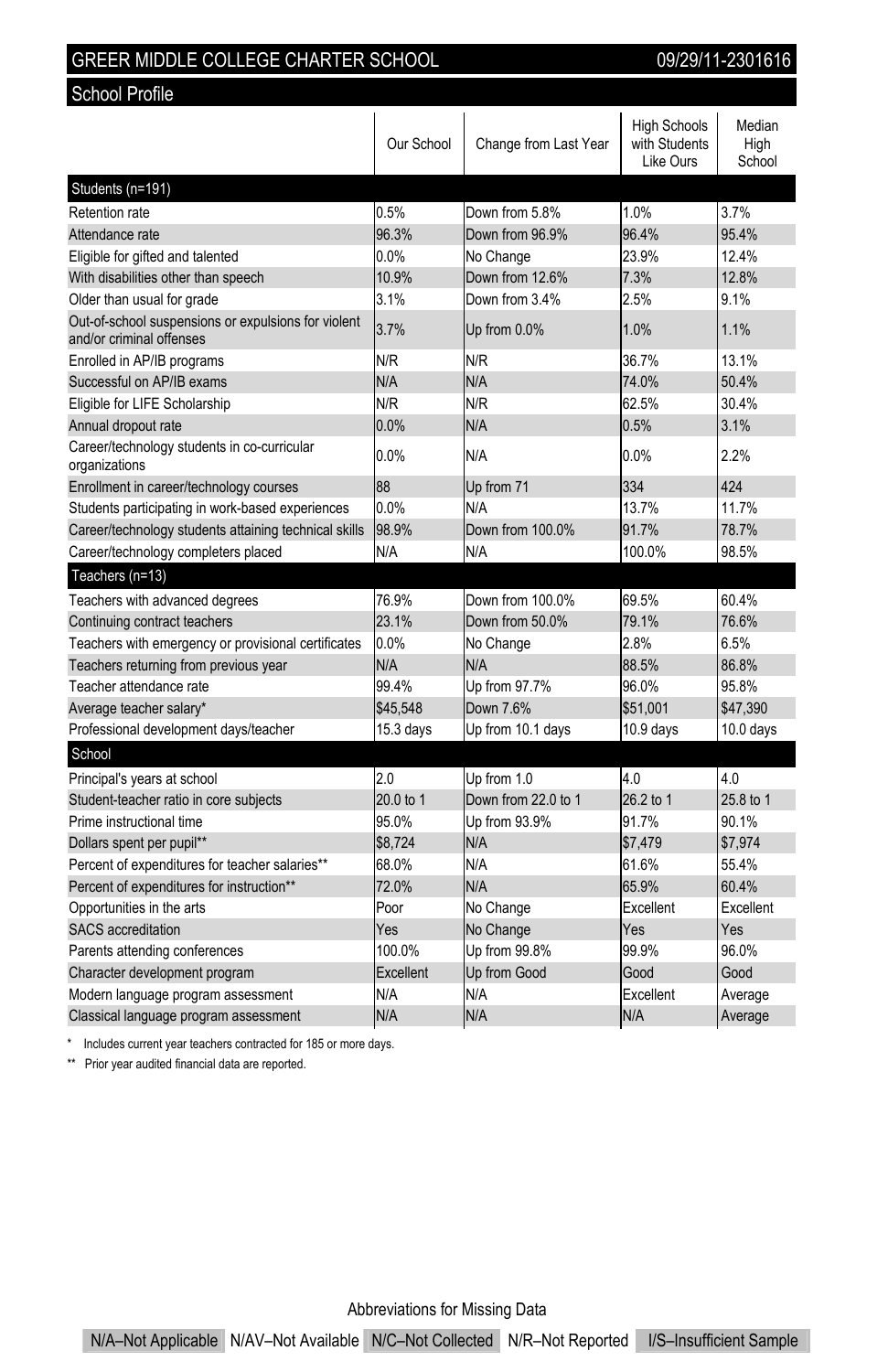Performance By Student Groups

|                                   |     | <b>HSAP Passage Rate by</b><br>Spring 2010 | <b>End of Course Tests</b><br>Passage Rate |               | On-time Graduation Rate, 2010 |      |                      |
|-----------------------------------|-----|--------------------------------------------|--------------------------------------------|---------------|-------------------------------|------|----------------------|
|                                   | n   | $\frac{9}{6}$                              | t                                          | $\frac{9}{6}$ | n                             | $\%$ | Met AYP<br>Objective |
| All Students                      | N/A | N/A                                        | 228                                        | 86.8%         | 1                             | 0.0% | N/A                  |
| Gender                            |     |                                            |                                            |               |                               |      |                      |
| Male                              | N/A | N/A                                        | 118                                        | 89.0%         | N/A                           | N/A  | N/A                  |
| Female                            | N/A | N/A                                        | 110                                        | 84.5%         | N/A                           | N/A  | N/A                  |
| Racial/Ethnic Group               |     |                                            |                                            |               |                               |      |                      |
| White                             | N/A | N/A                                        | 190                                        | 88.4%         | N/A                           | N/A  | N/A                  |
| African American                  | N/A | N/A                                        | 25                                         | 76.0%         | N/A                           | N/A  | N/A                  |
| Asian/Pacific Islander            | N/A | N/A                                        | N/A                                        | N/A           | N/A                           | N/A  | N/A                  |
| Hispanic                          | N/A | N/A                                        | N/A                                        | N/A           | N/A                           | N/A  | N/A                  |
| American Indian/Alaskan           | N/A | N/A                                        | N/A                                        | N/A           | N/A                           | N/A  | N/A                  |
| <b>Disability Status</b>          |     |                                            |                                            |               |                               |      |                      |
| Disabled                          | N/A | N/A                                        | 36                                         | 63.9%         | N/A                           | N/A  | N/A                  |
| <b>Migrant Status</b>             |     |                                            |                                            |               |                               |      |                      |
| Migrant                           | N/A | N/A                                        | N/A                                        | N/A           | N/A                           | N/A  | N/A                  |
| <b>English Proficiency</b>        |     |                                            |                                            |               |                               |      |                      |
| <b>Limited English Proficient</b> | N/A | N/A                                        | N/A                                        | N/A           | N/A                           | N/A  | N/A                  |
| Socio-Economic Status             |     |                                            |                                            |               |                               |      |                      |
| Subsidized meals                  | N/A | N/A                                        | N/A                                        | N/A           | N/A                           | N/A  | N/A                  |

NOTE: n=number of students on which percentage is calculated; t=number of tests taken.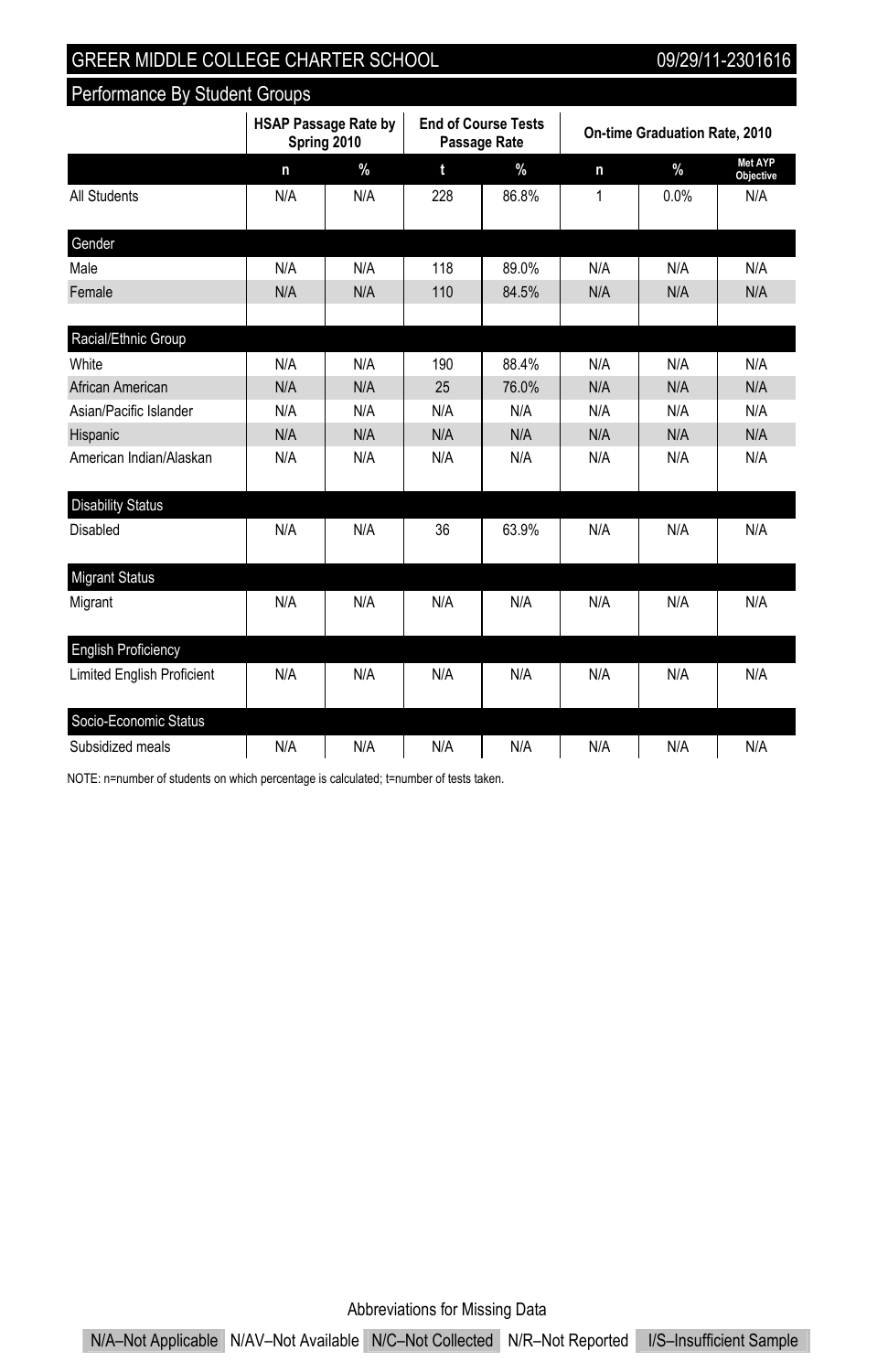#### Report of Principal and School Improvement Council

Greer Middle College Charter High School (GMC) opened its doors in the fall of 2008 with nearly 100 freshmen students. Currently GMC serves approximately 200 students in grades 9 and 10. A new freshman class will be added each year until the school reaches capacity of 400 students in grades 9-12. GMC will graduate its first class in 2012. Located on Greenville Technical College's Greer campus in Taylors, South Carolina, GMC is a sister school to Greenville Technical Charter and Brashier Middle College Charter High Schools.

Greer Middle College has built many support systems into the daily schedule. The school operates on a block schedule. While students are enrolled in eight classes each semester, they attend only four classes per day, every other day. Academic Assistance is provided after school for students to receive additional help from their teachers. Academic Assistance is required if a student's grade in any subject falls below 80%. Each student is assigned a staff member as Advisor. The Advisement program provides a venue to hold students accountable for grades, to discuss study skills and to develop lasting and meaningful connections between staff and students.

Additionally, GMC offers individualized academic plans, project-based learning and service learning requirements for students and parents, and college seminars to create an opportunity of success for our students.

One of the highlights of being a middle college is the close working relationship with Greenville Tech which allows GMC students the opportunity to enroll in college classes for dual credit. This relationship challenges our students to take rigorous college courses as well as to explore areas of interest. During the 2009-2010 school year, GMC 10th grade students enrolled in, and successfully completed, more than 130 transferable college courses at the Greer campus of Greenville Technical College!

Greer Middle College aspires to create an equitable community of learners in which mutual respect, trust, integrity and the pursuit of ideas are valued and appreciated.

David Dolge, Board Chairman Jean B. Williams, Principal

| Evaluations by Teachers, Students and Parents |  |  |  |
|-----------------------------------------------|--|--|--|
|-----------------------------------------------|--|--|--|

|                                                        | <b>Teachers</b> | Students* | Parents* |
|--------------------------------------------------------|-----------------|-----------|----------|
| Number of surveys returned                             | 10              | 88        | 80       |
| Percent satisfied with learning environment            | 90.0%           | 76.1%     | 92.3%    |
| Percent satisfied with social and physical environment | 90.0%           | 75.9%     | 88.8%    |
| Percent satisfied with school-home relations           | $90.0\%$        | 94.3%     | 91.1%    |

\* Only eleventh grade students and their parents were included. For schools without grade eleven, only the highest grade was included.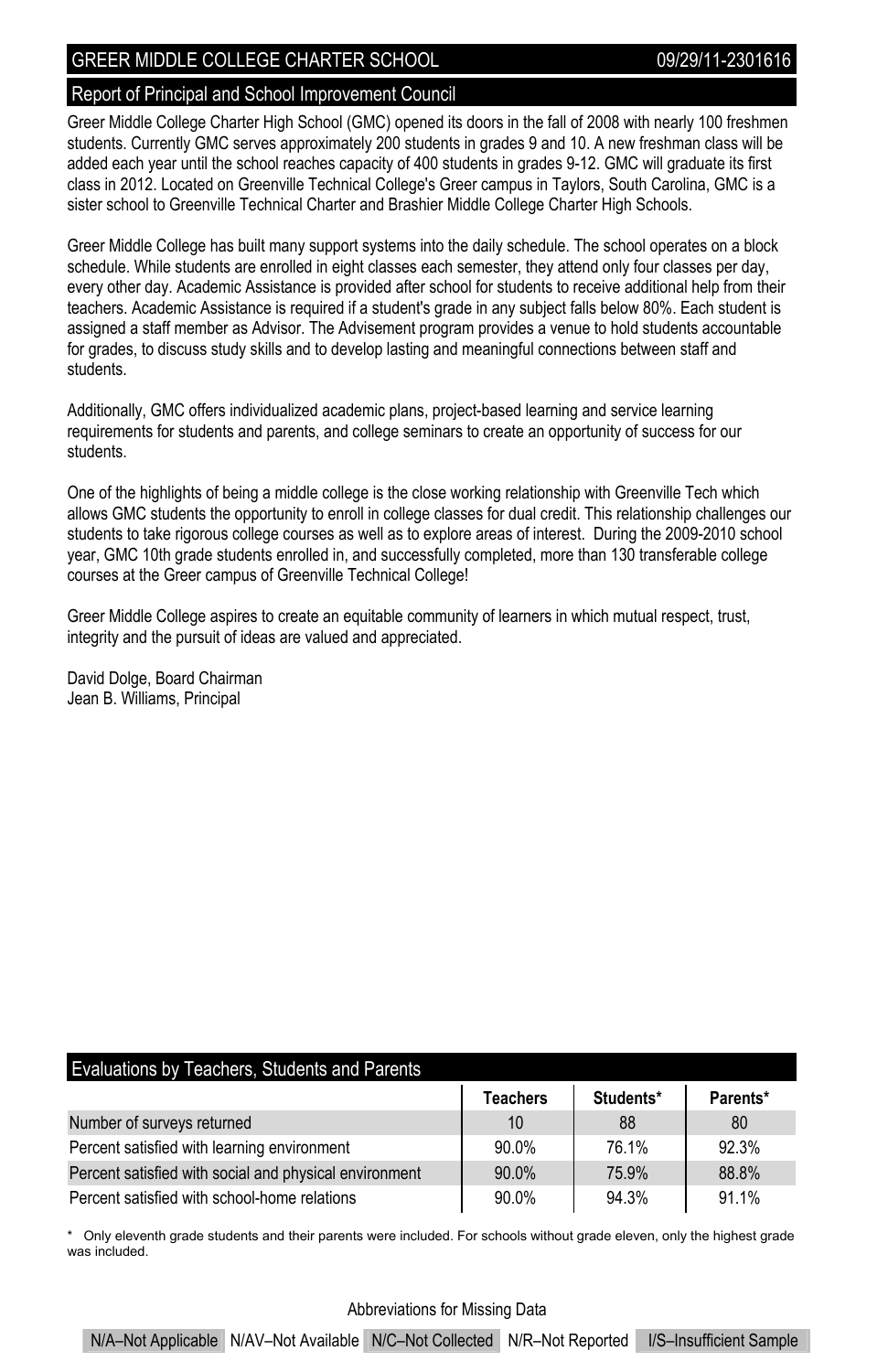#### No Child Left Behind

### School Adequate Yearly Progress **YES**

This school met 9 out of 9 objectives. The objectives included student performance, graduation rate or student attendance, and participation in the state testing program.

Definition: As required by the United States Department of Education, Adequate Yearly Progress specifies that the<br>statewide target is met for "All Students" and for the following subgroups: Racial/Ethnic, Subsidized Meals, and Limited English Proficiency in the areas of English/Language Arts and Mathematics, as well as meeting the statewide target for "All Students" for attendance or graduation rate.

# School Improvement Status N/A

|              | School Improvement Key                                                                                                                                                                                   |
|--------------|----------------------------------------------------------------------------------------------------------------------------------------------------------------------------------------------------------|
| NI           | Newly Identified-The school missed adequate yearly progress (AYP) for two years. Sanction: Offer school choice.                                                                                          |
| <b>CSI</b>   | Continuing School Improvement-The school missed AYP for three years. Sanctions: Continue school choice and<br>implement supplemental services.                                                           |
| СA           | Corrective Action-The school missed AYP for four years. Sanction: Continue school choice and supplemental<br>services. The school district takes a corrective action.                                    |
| <b>RP</b>    | Plan to Restructure-Sanctions: Continue school choice and supplemental services. Develop a plan to restructure. If<br>the school misses AYP the next year, the school implements the restructuring plan. |
| R            | Restructure-The school missed AYP after two years of corrective action. Sanctions: Implement the restructuring plan.<br>Continue school choice and supplemental services.                                |
| <b>DELAY</b> | The school met AYP in all subgroups and the indicator for one year, thus the delay provision applies. The school<br>remains in the same status as last year and is referred to as in "Delay."            |
| <b>HOLD</b>  | The school made progress for one year in the subject area that identified the school for school improvement. The<br>school remains in the same status as last year and is referred to as in "Hold."      |

#### Teacher Quality Data

|                                                                         | <b>Our District</b> | <b>State</b> |
|-------------------------------------------------------------------------|---------------------|--------------|
| Classes in low poverty schools not taught by highly qualified teachers  | $1.7\%$             | 1.9%         |
| Classes in high poverty schools not taught by highly qualified teachers | $1.2\%$             | 5.6%         |

|                                                 | <b>Our School</b> | <b>State Objective</b> | <b>Met State</b><br><b>Objective</b> |
|-------------------------------------------------|-------------------|------------------------|--------------------------------------|
| Classes not taught by highly qualified teachers | 15.8%             | $0.0\%$                | No                                   |

Abbreviations for Missing Data

N/A–Not Applicable N/AV–Not Available N/C–Not Collected N/R–Not Reported I/S–Insufficient Sample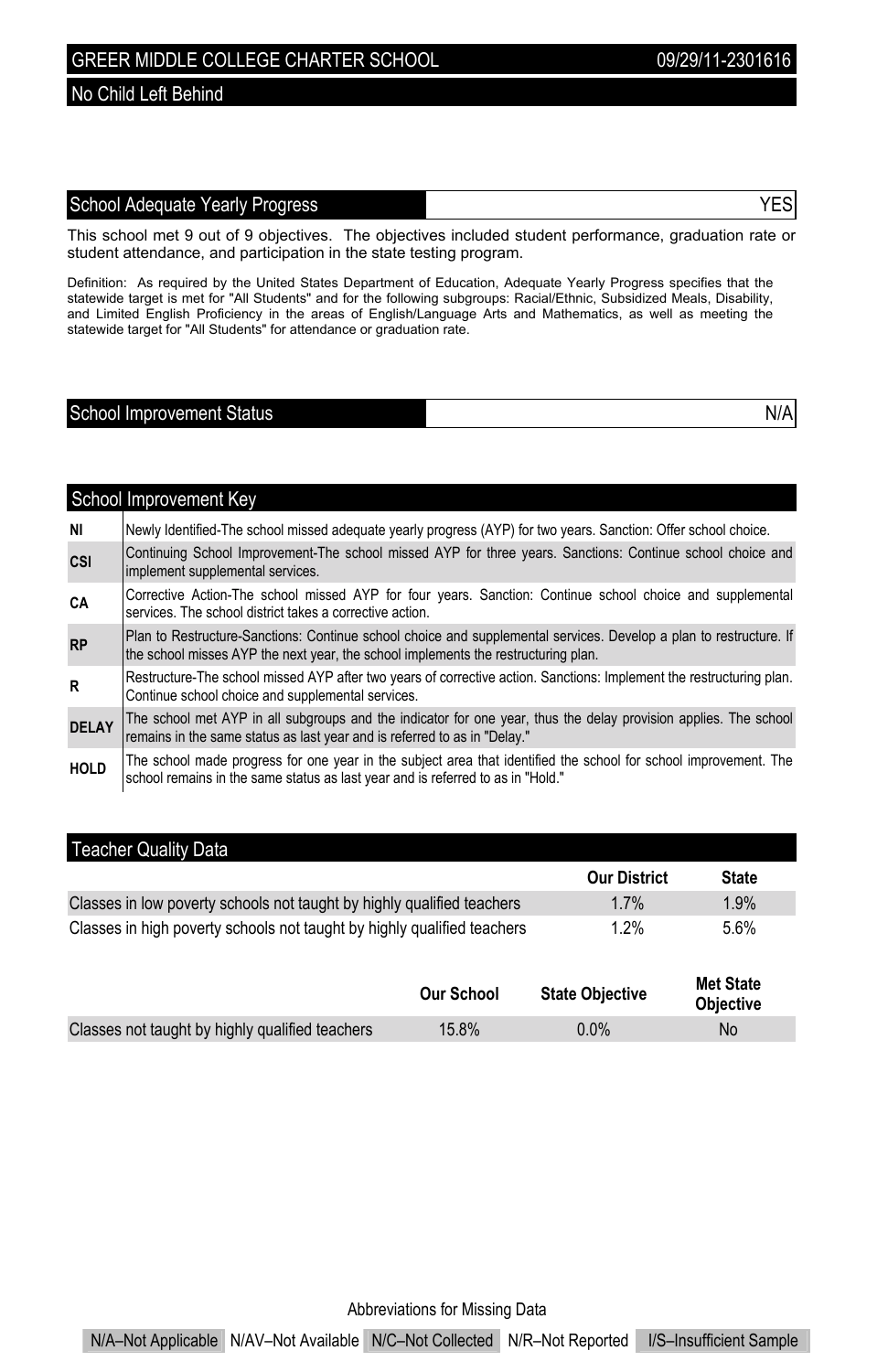| <b>GREER MIDDLE COLLEGE CHARTER SCHOOL</b><br>09/29/11-2301616                       |                                  |                         |                         |                         |                         |                        |                                     |                                       |                                    |                              |                                |
|--------------------------------------------------------------------------------------|----------------------------------|-------------------------|-------------------------|-------------------------|-------------------------|------------------------|-------------------------------------|---------------------------------------|------------------------------------|------------------------------|--------------------------------|
| <b>HSAP Performance By Group</b>                                                     |                                  |                         |                         |                         |                         |                        |                                     |                                       |                                    |                              |                                |
|                                                                                      | Enrollment 1st<br>Day of Testing | % Tested                | % Below Basic           | $%$ Basic               | % Proficient            | % Advanced             | School % Proficient<br>or Advanced* | District % Proficient<br>or Advanced* | State % Proficient<br>or Advanced* | Objective Met<br>Performance | Objective Met<br>Participation |
| English/Language Arts - State Performance Objective = 71.3% (Proficient or Advanced) |                                  |                         |                         |                         |                         |                        |                                     |                                       |                                    |                              |                                |
| <b>All Students</b>                                                                  | 87                               | 100                     | $\mathbf{0}$            | 9.8                     | 35.4                    | 54.9                   | 96.3                                | 71.3                                  | 65.9                               | Yes                          | Yes                            |
| Male                                                                                 | 42                               | 100                     | N/AV                    | N/AV                    | N/AV                    | N/AV                   | N/AV                                | 66                                    | 60.8                               | N/A                          | N/A                            |
| Female                                                                               | 45                               | 100                     | 0                       | 15                      | 35                      | 50                     | 92.5                                | 76.7                                  | 71                                 | N/A                          | N/A                            |
| White                                                                                | 74                               | 100                     | 0                       | 8.7                     | 33.3                    | 58                     | 97.1                                | 81.9                                  | 77.5                               | Yes                          | Yes                            |
| African American                                                                     | 11                               | 100                     | 0                       | 18.2                    | 45.5                    | 36.4                   | 90.9                                | 49.4                                  | 49.7                               | $\mathsf{I} \mathsf{S}$      | I/S                            |
| Asian/Pacific Islander                                                               | 1                                | $\mathsf{I/S}$          | I/S                     | I/S                     | I/S                     | I/S                    | $\mathsf{I/S}$                      | 80.4                                  | 80.2                               | $\mathsf{U}\mathsf{S}$       | I/S                            |
| Hispanic                                                                             | $\overline{1}$                   | $\mathsf{I/S}$          | I/S                     | $\mathsf{I} \mathsf{S}$ | $\mathsf{I} \mathsf{S}$ | I/S                    | $\mathsf{I} \mathsf{S}$             | 58                                    | 56.8                               | $\mathsf{I} \mathsf{S}$      | I/S                            |
| American Indian/Alaskan                                                              | N/A                              | $\mathsf{U}\mathsf{S}$  | $\mathsf{U}\mathsf{S}$  | $\mathsf{U}\mathsf{S}$  | $\mathsf{I/S}$          | $\mathsf{U}\mathsf{S}$ | $\mathsf{U}\mathsf{S}$              | $\mathsf{I/S}$                        | 65.9                               | $\mathsf{U}\mathsf{S}$       | $\mathsf{I} \mathsf{S}$        |
| <b>Disabled</b>                                                                      | 8                                | I/S                     | I/S                     | $\mathsf{I} \mathsf{S}$ | I/S                     | I/S                    | $\mathsf{I} \mathsf{S}$             | 24.8                                  | 21.3                               | $\mathsf{I} \mathsf{S}$      | I/S                            |
| Migrant                                                                              | N/A                              | $\mathsf{U}\mathsf{S}$  | $\mathsf{U}\mathsf{S}$  | $\mathsf{I/S}$          | $\mathsf{I/S}$          | $\mathsf{U}\mathsf{S}$ | $\mathsf{U}\mathsf{S}$              | N/A                                   | $\mathsf{I} \mathsf{S}$            | N/A                          | N/A                            |
| <b>Limited English Proficient</b>                                                    | N/A                              | $\mathsf{I} \mathsf{S}$ | I/S                     | I/S                     | $\mathsf{I/S}$          | I/S                    | $\mathsf{I} \mathsf{S}$             | 49.7                                  | 47.3                               | $\mathsf{I} \mathsf{S}$      | I/S                            |
| Subsidized meals                                                                     | 2                                | $\mathsf{I/S}$          | I/S                     | I/S                     | $\mathsf{I/S}$          | I/S                    | $\mathsf{I/S}$                      | 52.9                                  | 51.5                               | $\mathsf{U}\mathsf{S}$       | $\mathsf{I} \mathsf{S}$        |
| Mathematics - State Performance Objective = 70.0% (Proficient or Advanced)           |                                  |                         |                         |                         |                         |                        |                                     |                                       |                                    |                              |                                |
| All Students                                                                         | 87                               | 100                     | 3.7                     | 32.9                    | 28                      | 35.4                   | 81.7                                | 64.6                                  | 62.3                               | Yes                          | Yes                            |
| Male                                                                                 | 42                               | 100                     | 2.4                     | 23.8                    | 31                      | 42.9                   | 92.9                                | 64.8                                  | 61.7                               | N/A                          | N/A                            |
| Female                                                                               | 45                               | 100                     | 5                       | 42.5                    | 25                      | 27.5                   | 70                                  | 64.3                                  | 63                                 | N/A                          | N/A                            |
| White                                                                                | 74                               | 100                     | 4.3                     | 24.6                    | 30.4                    | 40.6                   | 88.4                                | 76.1                                  | 75                                 | Yes                          | Yes                            |
| African American                                                                     | 11                               | 100                     | 0                       | 81.8                    | 18.2                    | 0                      | 45.5                                | 38.6                                  | 44                                 | $\mathsf{I} \mathsf{S}$      | I/S                            |
| Asian/Pacific Islander                                                               | 1                                | $\mathsf{U}\mathsf{S}$  | I/S                     | $\mathsf{U}\mathsf{S}$  | $\mathsf{I/S}$          | I/S                    | $\mathsf{I/S}$                      | 86.3                                  | 85.5                               | $\mathsf{U}\mathsf{S}$       | $\mathsf{I} \mathsf{S}$        |
| Hispanic                                                                             | $\overline{1}$                   | $\mathsf{I} \mathsf{S}$ | I/S                     | $\mathsf{I} \mathsf{S}$ | $\mathsf{I} \mathsf{S}$ | I/S                    | $\mathsf{I} \mathsf{S}$             | 53.9                                  | 56.7                               | $\mathsf{I} \mathsf{S}$      | I/S                            |
| American Indian/Alaskan                                                              | N/A                              | I/S                     | I/S                     | I/S                     | $\mathsf{I/S}$          | I/S                    | $\mathsf{I} \mathsf{S}$             | I/S                                   | 62.5                               | $\mathsf{I/S}$               | I/S                            |
| <b>Disabled</b>                                                                      | 8                                | $\mathsf{I} \mathsf{S}$ | $\mathsf{I/S}$          | $\mathsf{I} \mathsf{S}$ | $\mathsf{I/S}$          | $\mathsf{I/S}$         | $\mathsf{I} \mathsf{S}$             | 22.7                                  | 22.1                               | $\mathsf{I} \mathsf{S}$      | I/S                            |
| Migrant                                                                              | N/A                              | $\mathsf{U}\mathsf{S}$  | I/S                     | $\mathsf{I} \mathsf{S}$ | $\mathsf{I} \mathsf{S}$ | I/S                    | $\mathsf{I} \mathsf{S}$             | N/A                                   | $\mathsf{I} \mathsf{S}$            | N/A                          | N/A                            |
| <b>Limited English Proficient</b>                                                    | N/A                              | $\mathsf{I} \mathsf{S}$ | $\mathsf{I} \mathsf{S}$ | $\mathsf{I} \mathsf{S}$ | $\mathsf{I/S}$          | I/S                    | $\mathsf{I} \mathsf{S}$             | 50.9                                  | 52.6                               | $\mathsf{I} \mathsf{S}$      | $\mathsf{I} \mathsf{S}$        |
| Subsidized meals                                                                     | 2                                | $\mathsf{U}\mathsf{S}$  | $\mathsf{U}\mathsf{S}$  | $\mathsf{I/S}$          | $\mathsf{I/S}$          | $\mathsf{U}\mathsf{S}$ | $\mathsf{I/S}$                      | 46.2                                  | 48.1                               | $\mathsf{U}\mathsf{S}$       | $\mathsf{I/S}$                 |

| Physical Science (End-of-Course Test performance by Group) |                |                         |                         |                |                         |                |                |     |     |     |     |
|------------------------------------------------------------|----------------|-------------------------|-------------------------|----------------|-------------------------|----------------|----------------|-----|-----|-----|-----|
| <b>All Students</b>                                        | 87             | 92.0                    | 38.8                    | 26.3           | 22.5                    | 12.5           | 35.0           | N/A | N/A | N/A | N/A |
| Male                                                       | 42             | 90.5                    | 28.9                    | 21.1           | 31.6                    | 18.4           | 50.0           | N/A | N/A | N/A | N/A |
| Female                                                     | 45             | 93.3                    | 47.6                    | 31.0           | 14.3                    | 7.1            | 21.4           | N/A | N/A | N/A | N/A |
| White                                                      | 74             | 90.5                    | 31.3                    | 28.4           | 26.9                    | 13.4           | 40.3           | N/A | N/A | N/A | N/A |
| African American                                           | 11             | 100.0                   | 90.9                    | 9.1            | 0.0                     | 0.0            | 0.0            | N/A | N/A | N/A | N/A |
| Asian/Pacific Islander                                     |                | I/S                     | $\mathsf{I/S}$          | I/S            | I/S                     | $\mathsf{I/S}$ | $\mathsf{I/S}$ | N/A | N/A | N/A | N/A |
| Hispanic                                                   |                | $\mathsf{I} \mathsf{S}$ | $\mathsf{I} \mathsf{S}$ | $\mathsf{I/S}$ | $\mathsf{I} \mathsf{S}$ | $\mathsf{I/S}$ | $\mathsf{I/S}$ | N/A | N/A | N/A | N/A |
| American Indian/Alaskan                                    | N/A            | $\mathsf{I} \mathsf{S}$ | $\mathsf{I/S}$          | I/S            | I/S                     | $\mathsf{I/S}$ | $\mathsf{I/S}$ | N/A | N/A | N/A | N/A |
| <b>Disabled</b>                                            | 8              | $\mathsf{I/S}$          | $\mathsf{I} \mathsf{S}$ | $\mathsf{I/S}$ | $\mathsf{I} \mathsf{S}$ | $\mathsf{I/S}$ | $\mathsf{I/S}$ | N/A | N/A | N/A | N/A |
| Migrant                                                    | N/A            | $\mathsf{I} \mathsf{S}$ | $\mathsf{I} \mathsf{S}$ | I/S            | I/S                     | $\mathsf{I/S}$ | $\mathsf{I/S}$ | N/A | N/A | N/A | N/A |
| <b>Limited English Proficient</b>                          | N/A            | $\mathsf{I} \mathsf{S}$ | $\mathsf{I} \mathsf{S}$ | $\mathsf{I/S}$ | $\mathsf{I} \mathsf{S}$ | $\mathsf{I/S}$ | $\mathsf{I/S}$ | N/A | N/A | N/A | N/A |
| Subsidized meals                                           | $\overline{2}$ | $\mathsf{I/S}$          | $\mathsf{I/S}$          | I/S            | I/S                     | $\mathsf{I/S}$ | $\mathsf{I/S}$ | N/A | N/A | N/A | N/A |

\* Adjusted to account for natural variation in performance.

## Abbreviations for Missing Data

N/A–Not Applicable N/AV–Not Available N/C–Not Collected N/R–Not Reported I/S–Insufficient Sample